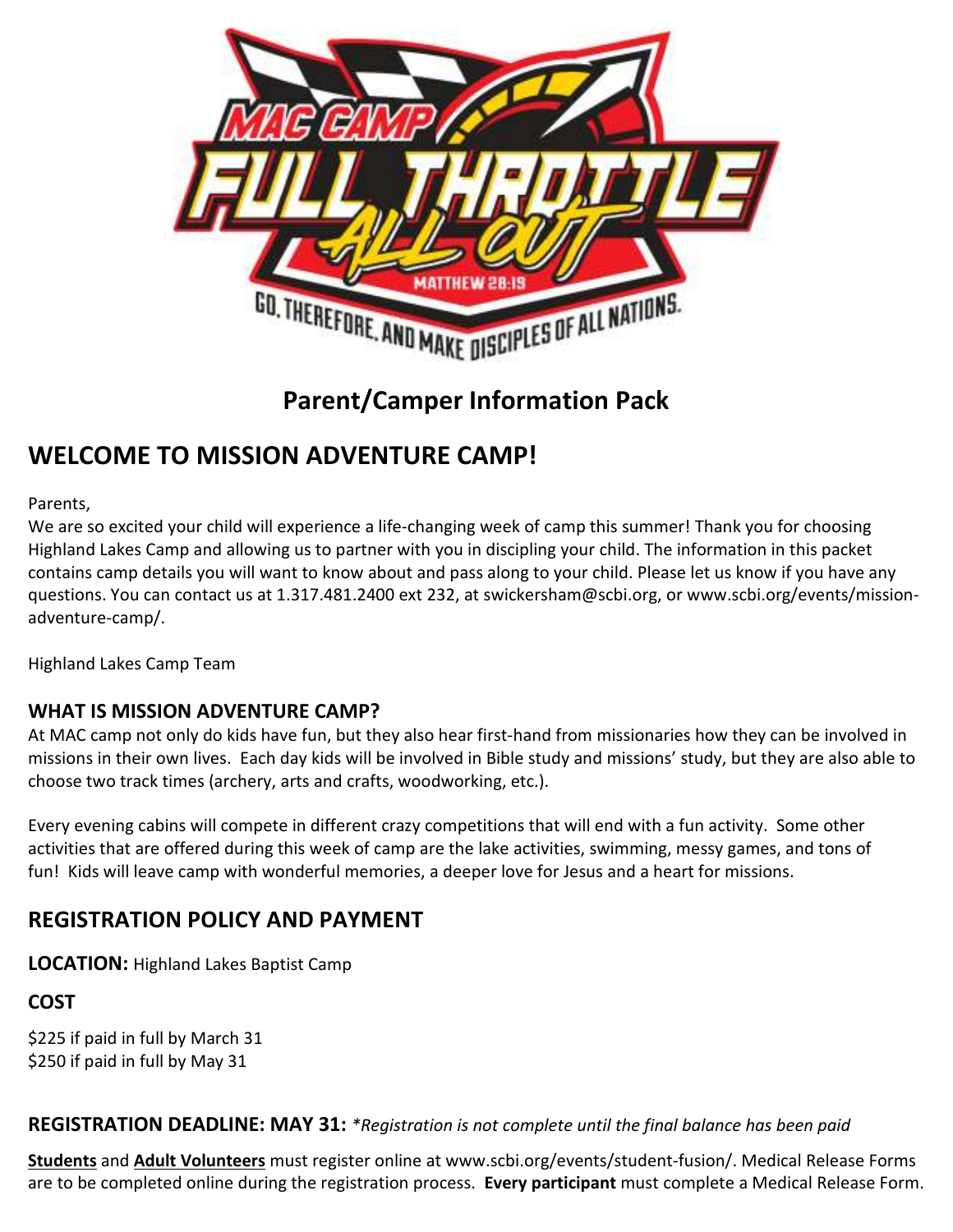**All Adult Volunteers** will need to complete 3 key requirements in order to come to camp with students. Registration is not complete without completing the following:

- 1. ADULT VOLUNTEER SCREENING FORM WITH PASTOR CONFIRMATION of a valid background check having been done and on file at the church.
- 2. WATCH CHURCH MUTUAL'S PREVENTING ABUSE VIDEO
- 3. READ HIGHLAND LAKES CAMP'S POLICIES AND PROCEDURES MANUAL, SOCIAL MEDIA POLICY, & CODE OF CONDUCT and sign off online at registration

*\*\*\*Adult volunteers who have not completed these 3 requirements will not be permitted to attend Student Fusion. This policy is to ensure the safety and security of SCBI camps where children 18 and under are present.* 

#### How Many Adult Volunteer Chaperones Does a Church Need to Provide?

**The required student to adult ratio is as follows:** In order to provide the best atmosphere and supervision, we ask that all groups bring **one male sponsor for every seven boys** and **one female sponsor for every seven girls**. If you have fewer than 7 we still ask that you provide a chaperone.

# **ON-SITE CHECK-IN**

Check-In is July 5 from 10am-noon at the Welcome Center (snacks and water will be provided).

When your group arrives, the Group Leader should go to the Welcome Center where he/she will receive nametags, shirts, and cabin assignments for the group.

Children and additional volunteers should proceed to the nurse station for lice check, turn in medicine and then proceed to cabins to get settled.

\*All medications (prescription and non-prescription) should be brought by adults or students (**original container** must be placed in a Ziploc bag labeled with camper's name and church, along with the proper dosing schedule) to the registration area upon arrival. The camp nurse will be there to receive those medications.

# **CONTACT/FACILITY INFORMATION**

Highland Lakes Baptist Camp 7605 State Road 39 North Martinsville, IN 46151

### **EMERGENCY PHONE CONTACTS**

(765) 570-0606 Sarah Wickersham – HLBC Office Manager/ Event Planning Director (317) 481-2400 Highland Lakes Baptist Camp Office x.232 (317) 850-2879 Jim Shields – HLBC Team Leader (812) 550-2840 Rick Porter – HLBC Director of Operations

## **DIRECTIONS**

Highland Lakes Baptist Camp is located on State Road 39. The camp entrance is four miles south of Monrovia or four miles north of State Highway 67. Take Interstate I-70 to exit 59 (14 miles west of the I-70 and I-465 exchange at the Indianapolis Airport).

Take State Road 39 south six miles. Highway 39 makes a jog at the intersection in Monrovia. The camp entrance is on the left 1/2 mile south of the white water tower.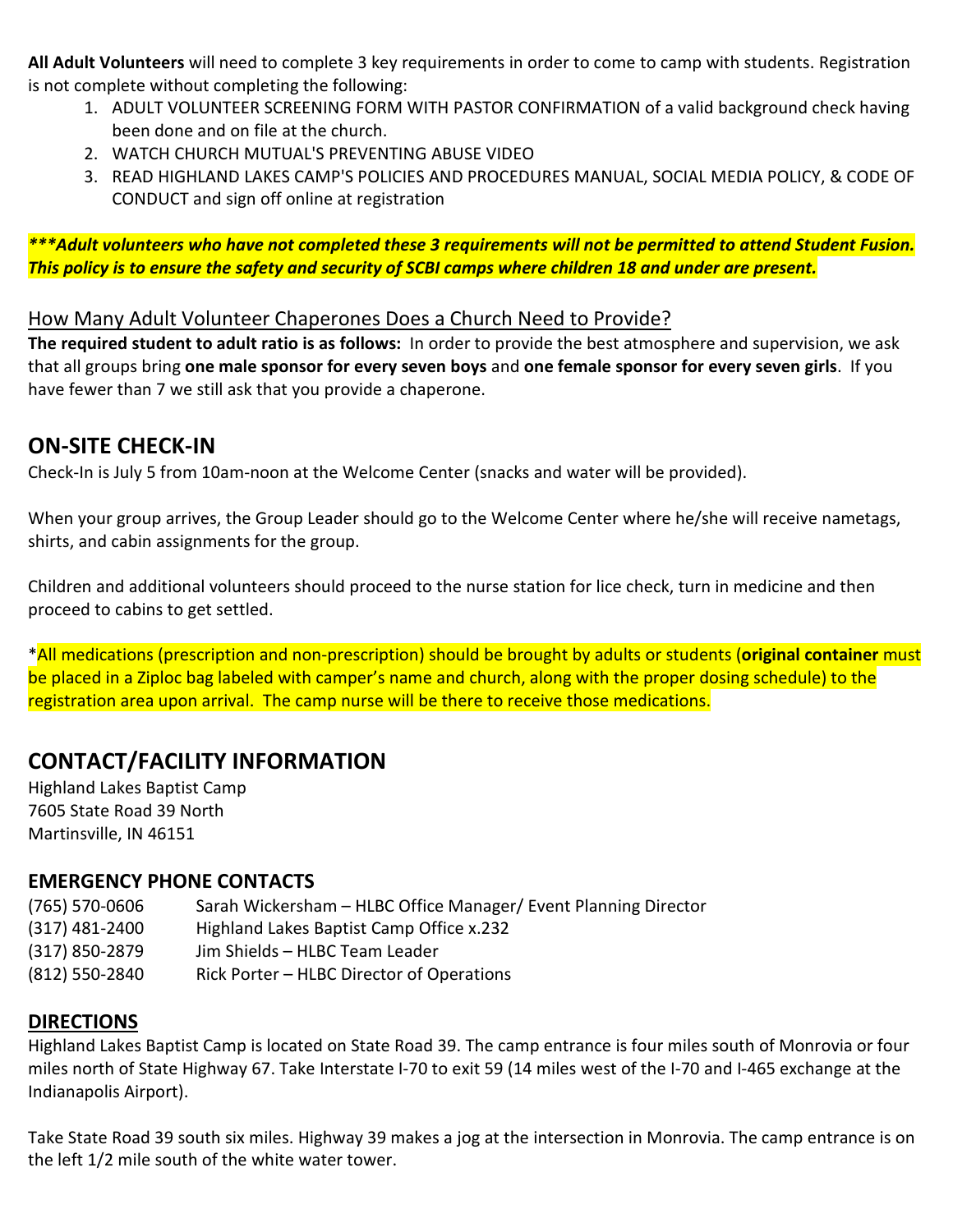# **SCHEDULE**

#### **Tuesday, July 5th**

- 10:00 Check-In (Snacks/Water Provided)
- 12:00 Opening Celebration (Worship Center)
- 1:00 Lunch
- 2:00 Activity A
- 3:00 Activity B
- 4:00 Cabin Activity
- 5:00 Dinner
- 6:00 Lake
- 8:00 Worship
- 9:00 Cabin Small Group
- 10:30 Bedtime/Lights Out

#### **Friday, July 8th**

- 7:00 Wake up/ Clean Cabin
- 8:00 Breakfast
- 8:30 Morning Celebration
- 9:00 Bible Study A/Missions B
- 10:00 Bible Study B/Missions A
- 11:00 Pack & Clean Cabin
- 12:00 Lunch
- 1:00 Closing Worship
- 2:00 Depart

## **Wednesday, July 6th- Thursday, July 7th**

- 7:00 Wake up/ Clean Cabin
- 8:00 Breakfast
- 8:30 Morning Celebration
- 9:00 Bible Study A/Missions B
- 10:00 Field Games
- 11:00 Bible Study B/Missions A
- 12:00 Lunch
- 1:00 Activity A
- 2:00 Activity B
- 3:00 Free Time
- 4:30 Clean up for Dinner
- 5:00 Dinner
- 6:00 Worship
- 7:00 Cabin Small Group
- 7:45 Evening Activity
- 9:00 Campfire
- 10:30 Bedtime/ Lights out

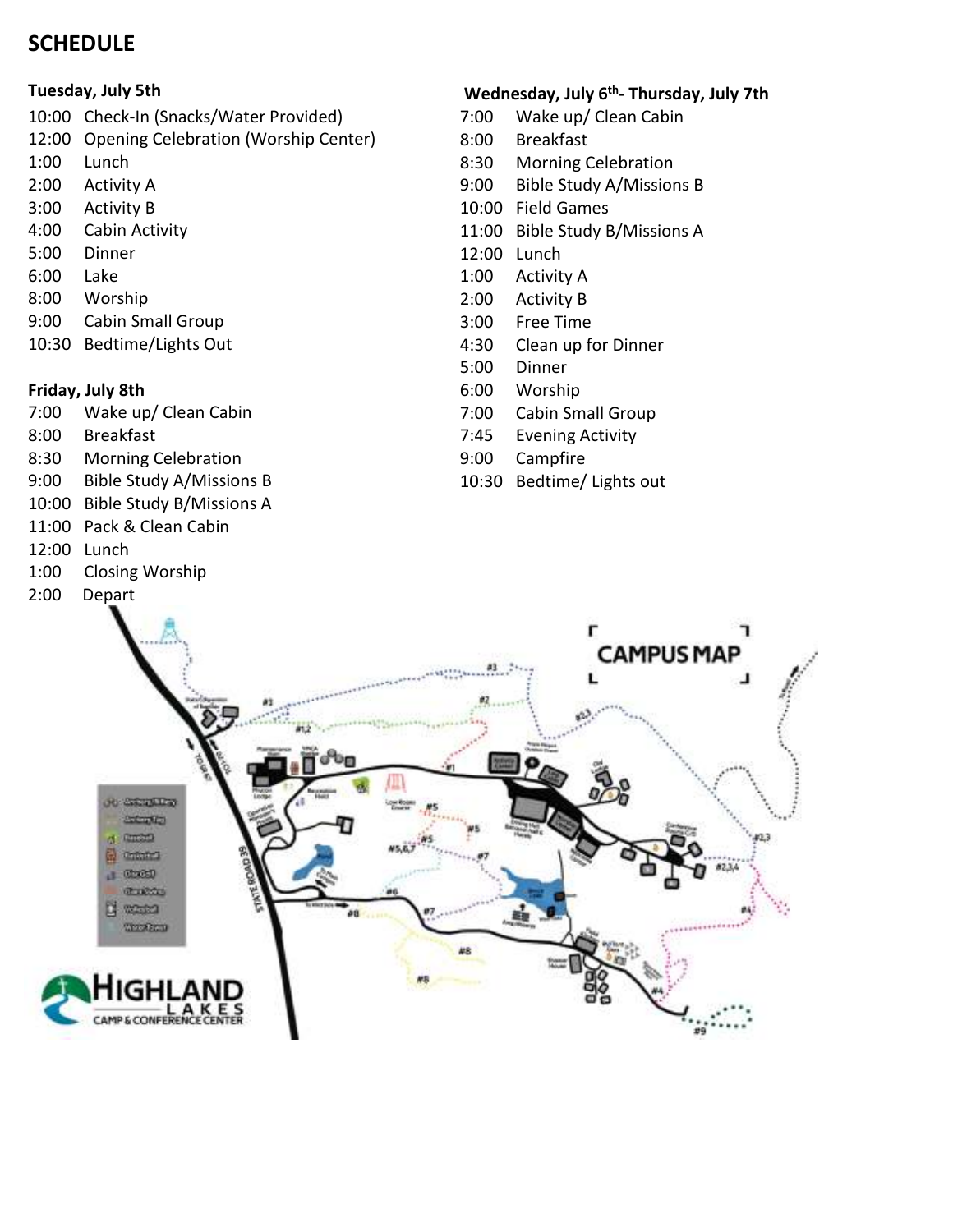# **CAMP LEADERSHIP**

# **EVENT PLANNING DIRECTOR – Sarah Wickersham**

Sarah is the Office Manager/Event Planning Director of Highland Lakes. She and her husband Nathan have been married for 8 years and have two kids: Lianna and Jovie. Since 2013 she has helped plan and coordinate the summer camps with the State Convention of Baptists in Indiana and Highland Lakes. Serving in a different capacity this year as the new event planning director, Sarah hopes to make this an unforgettable, life-changing camp experience.

## **CAMP PASTOR – Mark Ayers**

Mark Ayers serves as Senior Pastor of Crossroads Tell City. He has been preaching and teaching the gospel creatively to the next generation since 1993. Passionate about communicating Biblical concepts in simple ways so that adults and kids of all ages can understand God's word, Mark founded New Creature Creations, an animated, Bible-based curriculum that specializes in reaching young minds through gospel-centered truths. NCC exists to evangelize, energize, equip, and excite the generations for the glory of God, while also teaching doctrinal foundations that will anchor kids and students in the faith. You can learn more about his ministry and the animated curriculum at stuckintheyuck.com.

Mark is a graduate of Clear Creek Baptist Bible College and The Southern Baptist Theological Seminary in Louisville. Mark is married to the former Stacy Fisher, a native of Bedford, Indiana. They reside in Tell City.

### **WORSHIP – Jesse Coraggio**

Jesse Coraggio serves as the worship leader at Crossland Baptist Church in Stilesville, IN and has been plugged into music ministry since 2013. At an early age the Lord developed a passion for playing and singing music, and after surrendering his life to Jesus right out of highschool he quickly began to feel the call of the Lord to use his gifts for the growth of the Kingdom. The Lord has lead his steps through youth ministries, college ministries and now as a director. Jesse is passionate about leading songs that sing of God's character, His Word, and of the gospel of Jesus Christ. He longs to motivate the church, both young and old, to proclaim the gospel, cherish God's presence, and live for His glory.

### **CAMP MISSIONARY – Katie Hawkins**

Katherine (Katie) Hawkins is a missionary who has served in a church plant, a house church, and even here at Highland Lakes as a summer missionary. Highland Lakes is where she felt her first call to missions while attending camp as a teen. After being a summer missionary at Highland Lakes she moved to Illinois to help with a church plant called Red Hill Church serving with the youth ministry. She is currently serving at a house church in Riverside, California and is working towards moving to the Middle East where she will join an existing team- sharing the gospel, starting house churches, and training believers so they can continue the work even after she leaves.

# **MISSIONS OFFERING**

There will be a mission offering taken to help support a ministry that the camp missionary chooses. Kids are encouraged to bring money for the offering that will be taken up during worship.

# **CABIN DECORATING**

One of the competitions for the week will be cabin decorating. Your cabin will be given some supplies to use to decorate. Many kids and counselors bring additional supplies to use to decorate. Our theme for the week is "Full Throttle- All Out" where we will discover what it means to "Go, therefore, and make disciples of all nations" – Here, there, and everywhere!

# **TALENT SHOW**

On Thursday night we will have a talent show. Kids will have the chance to show their singing, dancing, drama, joke telling or whatever their talent may be. Kids are encouraged to bring their instrument, music or whatever they need for their talent. This will be limited to two minutes per kid.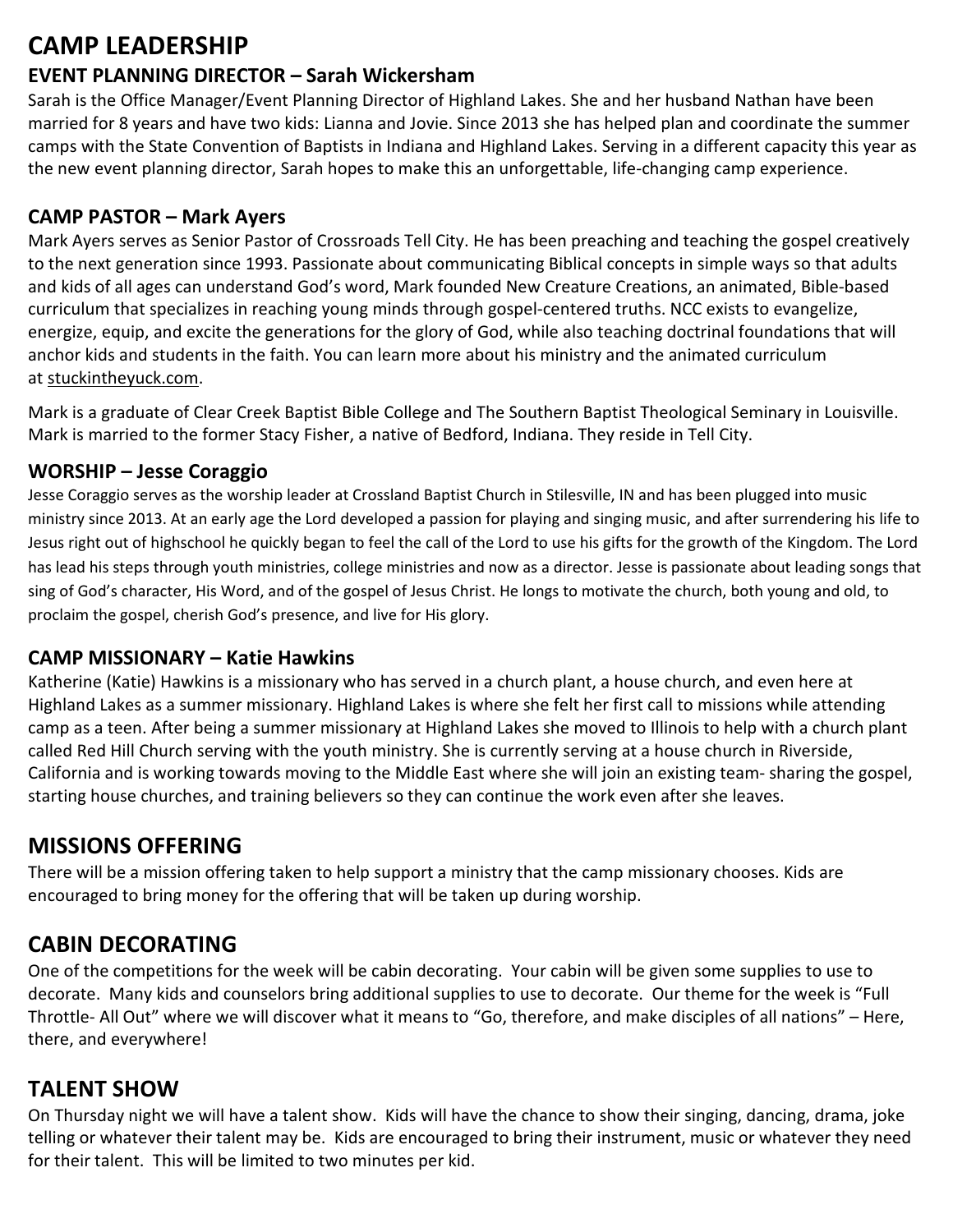# **DRESS CODE**

Make sure your students do NOT pack anything that:

- Advertises alcohol, tobacco, illegal drugs
- Explicitly or implicitly promotes racism, sexism, or hatred of any group or person
- Explicitly or implicitly refers to sexual actions or situations
- Has spaghetti straps, except for sleepwear/swimwear
- Is excessively short or tight fitting.

#### While at camp, we ask that the students:

- Wear modest, one-piece bathing suits (or tankini that does not show belly)
- Dress modestly
- Do not dress in a way that calls attention to underwear (sagging your pants, rolling down your waistbands, etc.)
- \*We invite you to join us as leaders in monitoring your group to ensure students are dressing appropriately.

## **WHAT TO BRING**

- Bible, notepad, and pen
- Linens, towels, pillows, blankets or sleeping bag
- Water bottle that you can refill and carry with you
- Closed-toe, closed-heel shoes (for outdoor activities)
- Swimming suit, flip flops, beach towel, cover-up for the pool
- Sunscreen & bug repellent
- Flashlight
- Toiletries such as soap, toothpaste, toothbrush, shampoo, etc., sun protection
- Spending money for snacks, camp store, and missions offering (optional)
- Clothes bring some that you don't mind getting dirty. Camp activities are messy by nature and may get dirty/wet.
- Pajamas
- Light hoodie for evening campfire and raincoat Indiana weather is unpredictable!
- **DO NOT BRING** alcohol, tobacco, illegal drugs, fireworks, water guns, or any kind of weapon

## **CAMP RULES**

#### **CELL PHONES**

• The decision of cell phone usage at camp is in the hands of the Group Leader of each church.

• Unless instructed by staff, students with cell phones are not allowed to have them out or in use during

programming elements: Morning Celebration, Bible Study, Worship, Night Life, Recreation and Track Times/Ministry Tracks. Ringers should be turned to silent or vibrate.

\*No tolerance- Students are not permitted to take photos in the cabins or pool shower house.

#### **ACTIVITIES**

- Participate in all activities and be on time.
- Drink plenty of water and eat three meals a day.
- Wear closed-toe and closed-heel shoes to recreation and ministry sites.
- Always wear nametag.

#### **HOUSING**

- Be in rooms by 10:00 PM with lights out no later than 10:30 PM.
- No guys in girls' rooms or hallways and no girls in guys' rooms or hallways.
- No practical jokes.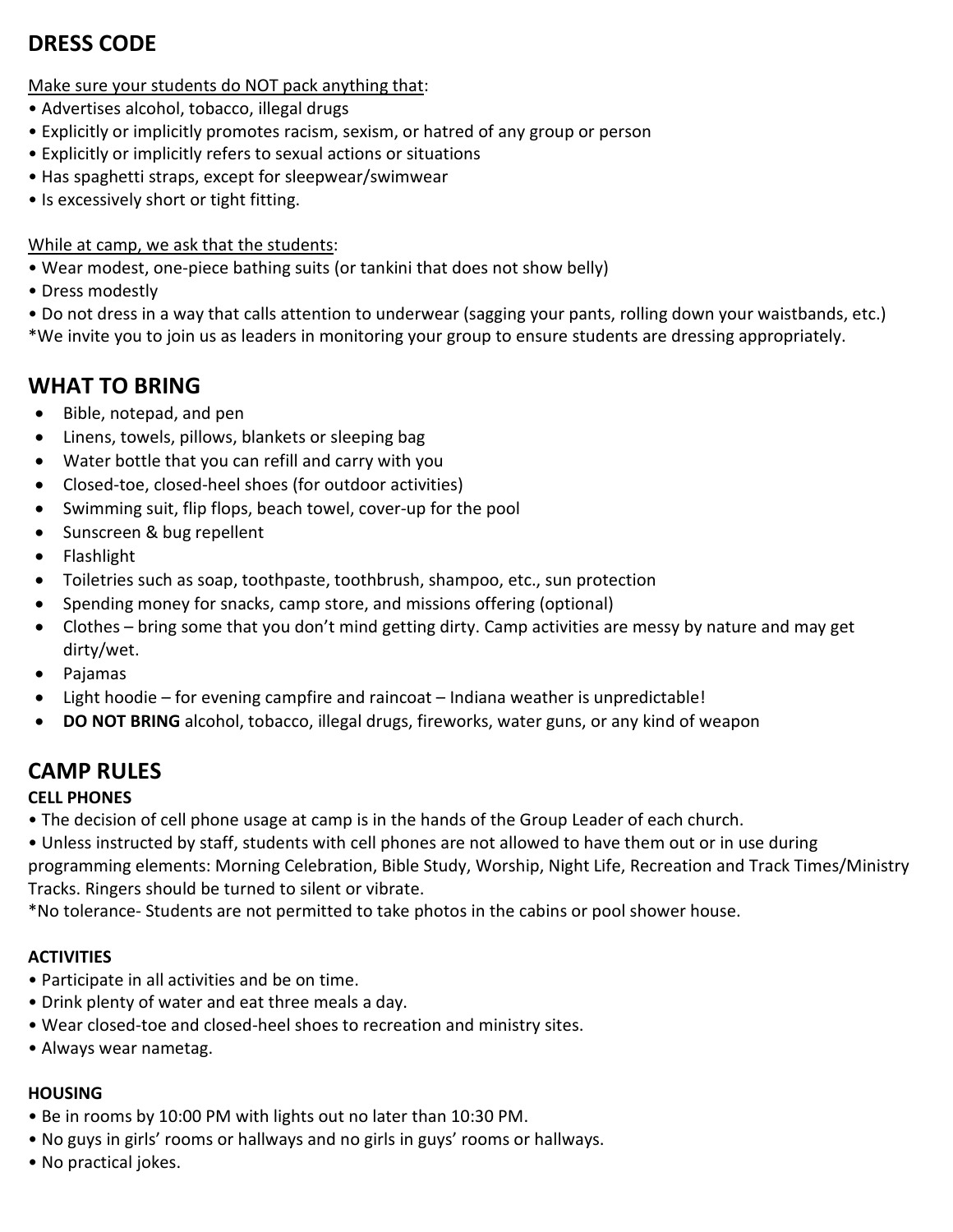#### **WORSHIP**

Because we desire worship to be reverent and distraction free, we request:

• No gum, food, or drinks in the worship center.

### **DAMAGES**

Please be aware that your group is personally responsible for damages to any facilities including but not limited to the cabin your group occupies.

## **ACTIVITIES**

Activities are a time each afternoon for students to explore and develop a variety of interests. Students will sign up for their activity choices in the online registration application. The activities offered during MAC are listed below.

| <b>ACTIVITY A</b>                 | <b>ACTIVITY B</b>          |
|-----------------------------------|----------------------------|
|                                   |                            |
| <b>Animation &amp; Comic Book</b> | Art Studio                 |
| Archery/Riflery                   | Archery/Riflery            |
| <b>Build It</b>                   | Vocal Technique            |
| <b>Kitchen Concoctions</b>        | <b>Kitchen Concoctions</b> |
| <b>Outdoor Games</b>              | <b>Outdoor Games</b>       |
| Splish Splash                     | Splish Splash              |
| <b>World Drumming</b>             | Just Dance                 |
| Drama                             | Outdoor Survival           |

**Animation & Comic Book** - God can use any talent for his Glory. Learn how to draw characters and tell stories about Jesus through animation and comics.

**Archery/Riflery** - Learn how to hit the target! In this track you will learn how to hold a bow and air rifle. You will learn gun and bow safety and you will have a lot of time to shoot at targets, cans and maybe even a watermelon or two!

**Art Studio** - Who doesn't love making cool crafts that you can remember camp by when you get home? This class is a combination of painting, sculpting, and crafting.

**Build It** - Ready! Set! Go! Rev up your engines and BUILD a derby car. At the end of the week, you'll race your cars down an awesome track!

**Drama** - Let me entertain you! In this class you will learn skits that you will perform during the camp worship time!

**Just Dance** - Learn a cool dance that you will perform at the end of the week at closing worship.

**Kitchen Concoctions** - Have you always wanted to learn how to cook? Learn how to make cookies, slushies and more!

**Outdoor Games** - You will play some of your favorite games like wiffleball, capture the flag, ultimate Frisbee and Archery tag

**Outdoor Survival** - Have you ever wondered how to survive if you were stuck in the wilderness? Learn survival skills like building a shelter, collecting water in leaves, which plants are edible and more!

**Splish Splash** - Are you a water bug? Then these fun and crazy pool games are just for you!

**World Drumming** - Here you will experience many different drums and rhythms you can use to express yourself. You will perform one of the newly learned songs at the end of the week at closing worship.